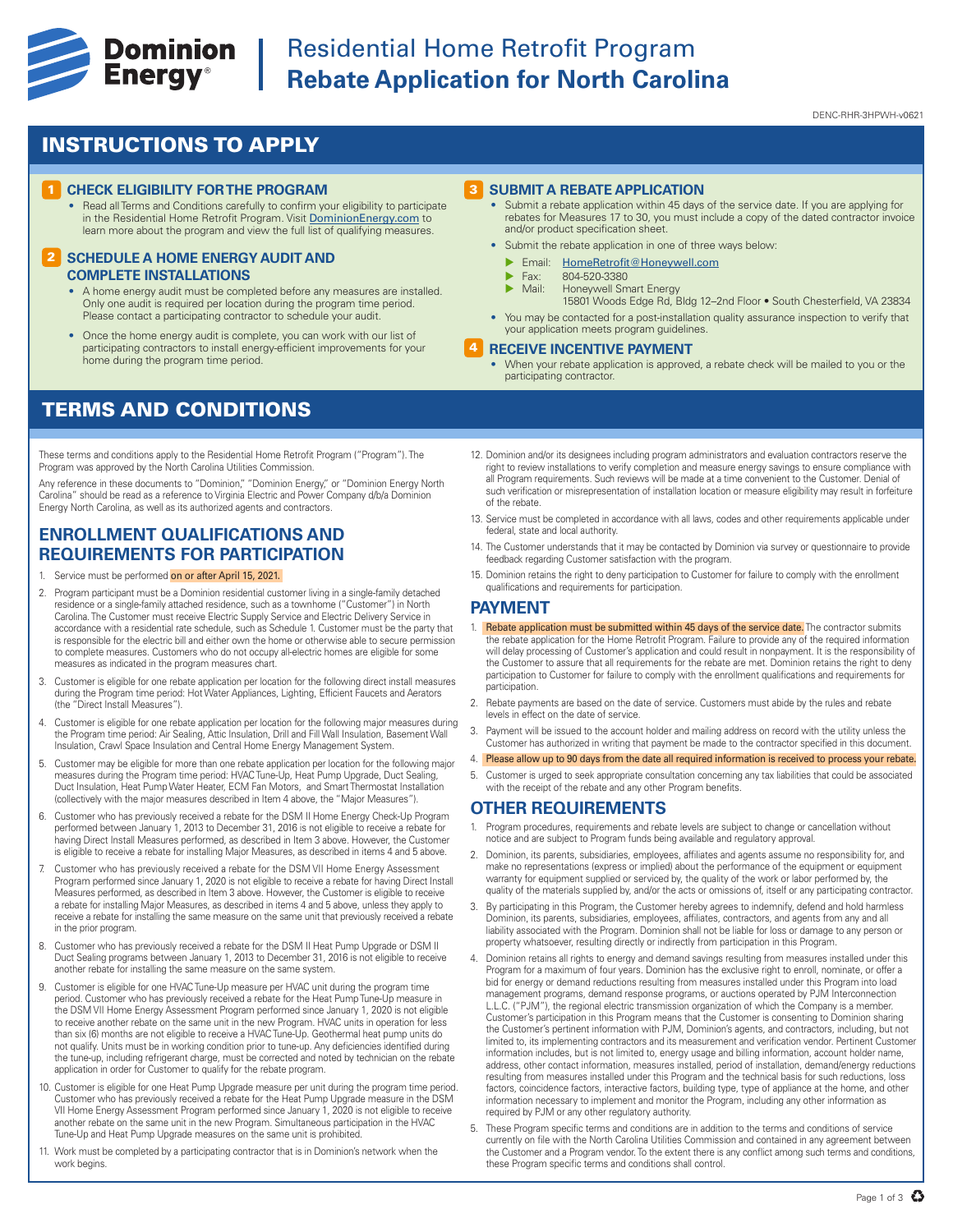

# Residential Home Retrofit Program APPLICATION FOR NORTH CAROLINA

| .<br>(<br>APPLICATION CHECKLI                                                                                                                                                                                                                                                                                                                                                                                    | Complete the checklist below and submit all required documents. Rebate cannot be processed with any missing information or blank fields.<br>Who is submitting this rebate application? Customer Contractor<br>(Your Initials) HAVE READ THE INSTRUCTIONS AND TERMS AND CONDITIONS ON PAGE 1.<br>Completed Home Energy Audit.<br>Completed entire rebate application.<br>Attached a copy of the dated invoice from the contractor who performed the work for Measures 16 to 86 only. (Not applicable for Measures 1 to 15)<br>Included the Product Specification Sheet for installing each of the following measures. Please select all that apply and specify item<br>numbers from Rebate Chart.<br>Measure 20 - 25 - HVAC System Upgrade (Submit AHRI Certificate): ________________<br>Measure 27 - ECM Fan Motor: _<br>✔ Submit in one of three ways: | $\overline{2}$<br>Fax:<br>Mail:                                                                                                                                                                  | Email: HomeRetrofit@Honeywell.com<br>804-520-3380<br><b>Honeywell Smart Energy</b><br>15801 Woods Edge Rd, Bldg 12-2nd Floor . South Chesterfield, VA 23834 |                  |                                                                                                                                                                                                                                  |                                                                                                 |                |               |  | Measure 26 - Water Heater |           |  |                       |  |
|------------------------------------------------------------------------------------------------------------------------------------------------------------------------------------------------------------------------------------------------------------------------------------------------------------------------------------------------------------------------------------------------------------------|----------------------------------------------------------------------------------------------------------------------------------------------------------------------------------------------------------------------------------------------------------------------------------------------------------------------------------------------------------------------------------------------------------------------------------------------------------------------------------------------------------------------------------------------------------------------------------------------------------------------------------------------------------------------------------------------------------------------------------------------------------------------------------------------------------------------------------------------------------|--------------------------------------------------------------------------------------------------------------------------------------------------------------------------------------------------|-------------------------------------------------------------------------------------------------------------------------------------------------------------|------------------|----------------------------------------------------------------------------------------------------------------------------------------------------------------------------------------------------------------------------------|-------------------------------------------------------------------------------------------------|----------------|---------------|--|---------------------------|-----------|--|-----------------------|--|
|                                                                                                                                                                                                                                                                                                                                                                                                                  | Name on Dominion Energy Account:                                                                                                                                                                                                                                                                                                                                                                                                                                                                                                                                                                                                                                                                                                                                                                                                                         |                                                                                                                                                                                                  |                                                                                                                                                             |                  | <b>Dominion Energy Account Number:</b>                                                                                                                                                                                           |                                                                                                 |                |               |  |                           |           |  |                       |  |
|                                                                                                                                                                                                                                                                                                                                                                                                                  | Service Address:                                                                                                                                                                                                                                                                                                                                                                                                                                                                                                                                                                                                                                                                                                                                                                                                                                         |                                                                                                                                                                                                  |                                                                                                                                                             |                  |                                                                                                                                                                                                                                  |                                                                                                 |                |               |  |                           |           |  |                       |  |
|                                                                                                                                                                                                                                                                                                                                                                                                                  | City:                                                                                                                                                                                                                                                                                                                                                                                                                                                                                                                                                                                                                                                                                                                                                                                                                                                    | State:                                                                                                                                                                                           | Zip Code:                                                                                                                                                   |                  |                                                                                                                                                                                                                                  |                                                                                                 |                |               |  |                           |           |  |                       |  |
| ഗ                                                                                                                                                                                                                                                                                                                                                                                                                | Key Contact Name:                                                                                                                                                                                                                                                                                                                                                                                                                                                                                                                                                                                                                                                                                                                                                                                                                                        |                                                                                                                                                                                                  |                                                                                                                                                             |                  | <b>REBATE PAYMENT METHOD</b>                                                                                                                                                                                                     |                                                                                                 |                |               |  |                           |           |  |                       |  |
| ш                                                                                                                                                                                                                                                                                                                                                                                                                | Email Address:                                                                                                                                                                                                                                                                                                                                                                                                                                                                                                                                                                                                                                                                                                                                                                                                                                           |                                                                                                                                                                                                  |                                                                                                                                                             |                  |                                                                                                                                                                                                                                  | (Your Initials) understand that my rebate<br>incentive in the amount of \$ _______ will be paid |                |               |  |                           |           |  |                       |  |
| $\overline{\cap}$                                                                                                                                                                                                                                                                                                                                                                                                | Home Phone:                                                                                                                                                                                                                                                                                                                                                                                                                                                                                                                                                                                                                                                                                                                                                                                                                                              | Work Phone:<br>Do you have authority to approve work<br>on the property?<br>  Yes<br>$\vert$ No<br>Did the rebate incentive offered by Dominion Energy have any influence in your decision<br>No |                                                                                                                                                             |                  | directly to the contractor specified in this document<br>and recognize that I have received the equivalent value<br>of this amount through services provided, unless I<br>check here $\Box$ to have the rebate check sent to me. |                                                                                                 |                |               |  |                           |           |  |                       |  |
| STOMER                                                                                                                                                                                                                                                                                                                                                                                                           | lease this property.<br>l   lown                                                                                                                                                                                                                                                                                                                                                                                                                                                                                                                                                                                                                                                                                                                                                                                                                         |                                                                                                                                                                                                  |                                                                                                                                                             |                  |                                                                                                                                                                                                                                  |                                                                                                 |                |               |  |                           |           |  |                       |  |
| -<br>O                                                                                                                                                                                                                                                                                                                                                                                                           | The following question is optional:<br>to have the work performed?<br>Yes                                                                                                                                                                                                                                                                                                                                                                                                                                                                                                                                                                                                                                                                                                                                                                                |                                                                                                                                                                                                  |                                                                                                                                                             |                  | Building Type (Check one): Single-Family Detached<br>Single-Family Attached                                                                                                                                                      |                                                                                                 |                |               |  |                           |           |  |                       |  |
| By signing this application, I agree to the above terms and conditions. I authorize Dominion Energy North Carolina to release pertinent electrical usage information<br>through Honeywell Smart Energy as their implementation contractor to the participating contractor listed below. I certify that I am the Dominion Energy North Carolina<br>customer and owner or lessee of the residence described above. |                                                                                                                                                                                                                                                                                                                                                                                                                                                                                                                                                                                                                                                                                                                                                                                                                                                          |                                                                                                                                                                                                  |                                                                                                                                                             |                  |                                                                                                                                                                                                                                  |                                                                                                 |                |               |  |                           |           |  |                       |  |
|                                                                                                                                                                                                                                                                                                                                                                                                                  | <b>Customer Name (please print)</b>                                                                                                                                                                                                                                                                                                                                                                                                                                                                                                                                                                                                                                                                                                                                                                                                                      |                                                                                                                                                                                                  |                                                                                                                                                             |                  | <b>Customer Signature</b>                                                                                                                                                                                                        |                                                                                                 |                |               |  | Date                      |           |  |                       |  |
|                                                                                                                                                                                                                                                                                                                                                                                                                  | Company Name:                                                                                                                                                                                                                                                                                                                                                                                                                                                                                                                                                                                                                                                                                                                                                                                                                                            |                                                                                                                                                                                                  |                                                                                                                                                             | Technician Name: |                                                                                                                                                                                                                                  |                                                                                                 |                |               |  |                           |           |  |                       |  |
|                                                                                                                                                                                                                                                                                                                                                                                                                  | <b>Company Street Address</b>                                                                                                                                                                                                                                                                                                                                                                                                                                                                                                                                                                                                                                                                                                                                                                                                                            |                                                                                                                                                                                                  |                                                                                                                                                             |                  |                                                                                                                                                                                                                                  |                                                                                                 |                | Service Date: |  |                           |           |  |                       |  |
|                                                                                                                                                                                                                                                                                                                                                                                                                  | City:                                                                                                                                                                                                                                                                                                                                                                                                                                                                                                                                                                                                                                                                                                                                                                                                                                                    |                                                                                                                                                                                                  |                                                                                                                                                             |                  |                                                                                                                                                                                                                                  |                                                                                                 | State:         |               |  |                           | Zip Code: |  |                       |  |
| CONTRACTOR DETAILS                                                                                                                                                                                                                                                                                                                                                                                               | Company Phone:                                                                                                                                                                                                                                                                                                                                                                                                                                                                                                                                                                                                                                                                                                                                                                                                                                           | Email Address:                                                                                                                                                                                   |                                                                                                                                                             |                  |                                                                                                                                                                                                                                  |                                                                                                 |                |               |  |                           |           |  |                       |  |
|                                                                                                                                                                                                                                                                                                                                                                                                                  |                                                                                                                                                                                                                                                                                                                                                                                                                                                                                                                                                                                                                                                                                                                                                                                                                                                          |                                                                                                                                                                                                  |                                                                                                                                                             |                  |                                                                                                                                                                                                                                  |                                                                                                 |                |               |  |                           |           |  |                       |  |
|                                                                                                                                                                                                                                                                                                                                                                                                                  | <b>Technician Signature</b>                                                                                                                                                                                                                                                                                                                                                                                                                                                                                                                                                                                                                                                                                                                                                                                                                              |                                                                                                                                                                                                  | Date                                                                                                                                                        |                  |                                                                                                                                                                                                                                  |                                                                                                 |                |               |  |                           |           |  |                       |  |
|                                                                                                                                                                                                                                                                                                                                                                                                                  | <b>EXAMPLE Dominion Energy.com</b>                                                                                                                                                                                                                                                                                                                                                                                                                                                                                                                                                                                                                                                                                                                                                                                                                       |                                                                                                                                                                                                  | <b>@ HomeRetrofit@Honeywell.com</b>                                                                                                                         |                  |                                                                                                                                                                                                                                  |                                                                                                 | 1-888-366-8280 |               |  |                           |           |  | Page 2 of 3 $\bullet$ |  |